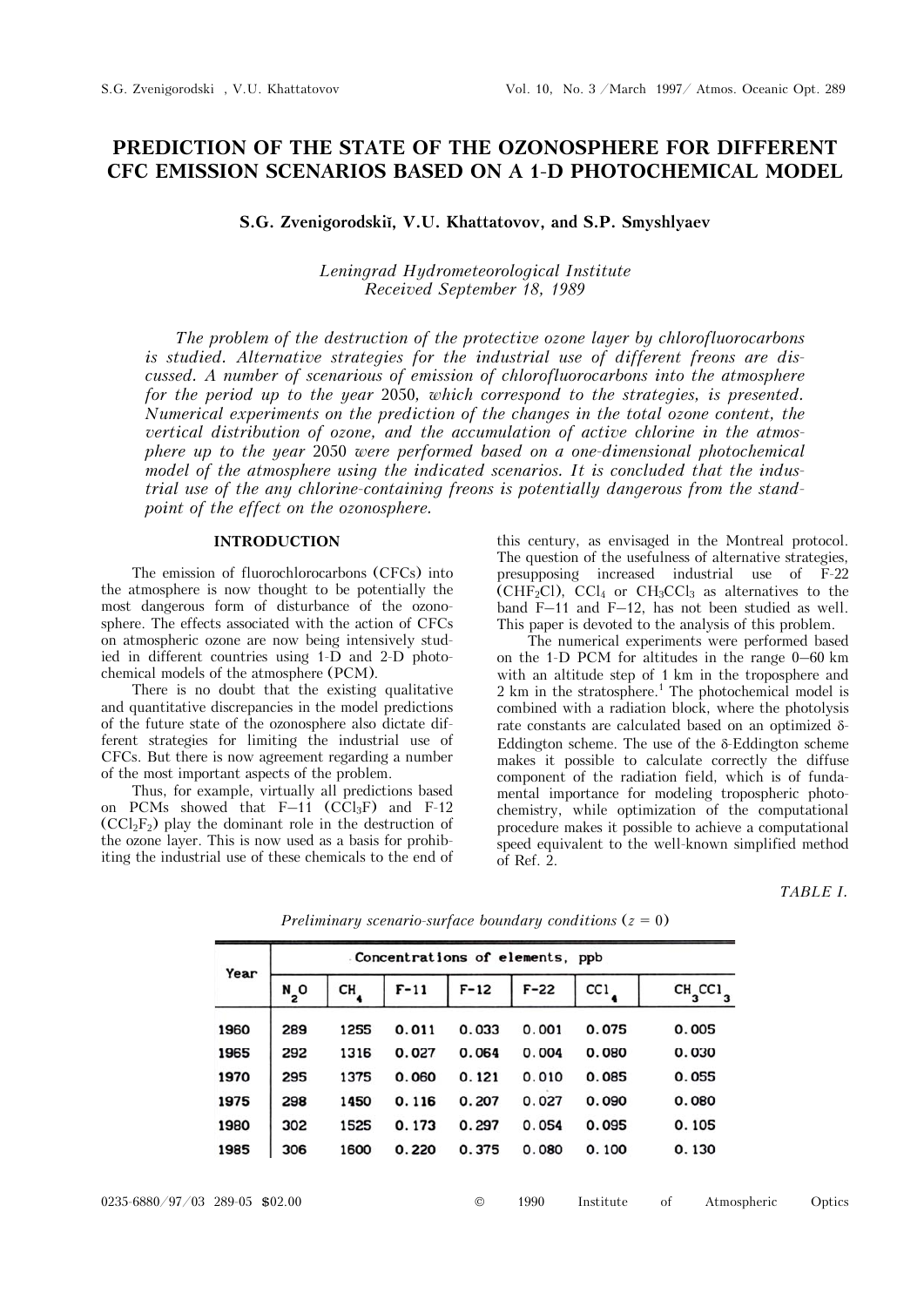290 Atmos. Oceanic Opt. /March 1997/ Vol. 10, No. 3 S.G. Zvenigorodskii, V.U. Khattatovov

## **SCENARIOS EMPLOYED. PCM INITIALIZATION**

It is obvious that the initial conditions determine the time scales of the reaction of the model to the emission of CFCs from the bottom boundary.

In order to have a common starting point, beginning in 1985, UNEP (89) recommended an initializing calculation for the 20 year period up to 1985.

The idea of the recommendations consists of bringing all the PCMs into a quasistationary regime, corresponding with respect to the vertical distributions of the most important gaseous components, to the real concentration level in 1985.

After the preliminary scenario (Table I) we employed in our computational experiments, starting with 1985, the surface boundary condition in the form of emissions. The data for F–11, F–12, and F–22 corresponded to the UNEP (89) scenario, while the data for  $\text{CCl}_4$  and  $\text{CH}_3\text{CCl}_3$  corresponded to Ref. 3 (see Table II).

The contribution of  $F-113$ ,  $F-114$ ,  $F-115$ , H–1211, and H–1301 was assumed to be negligibly small compared with  $F-11$  and  $F-12$  in accordance with earlier estimates.

## **SCENARIO OF GROWTH AFTER 1985**

In all scenarios the  $CH_4$  concentration at the ground increased by  $1\%$  per year while the N<sub>2</sub>O concentration increased by 0.25% per year.

Scenario I. The emission of all CFCs in the period from 1985 to 2000 are constant and correspond to Table II: after 2000 the emission are zero.

Scenario II. Emissions of all CFCs from 1985 to 2000 are constant and correspond to Table II: after the year 2000 all emissions are halved.

Scenario III. All CFCs, including  $\text{CCl}_4$  and  $CH<sub>3</sub>CCl<sub>3</sub>$  are completely replaced with F–22, whose emission is equivalent  $-1$  metric megaton/yr., and is constant in magnitude throughout the entire period of the calculation. The calculations continue until the quasistationary state is established (50 model years).

*TABLE II.*

| Element                          | Emission metric<br>kilotons/yr | References        |  |
|----------------------------------|--------------------------------|-------------------|--|
| F-11                             | 350                            | UNEP(89)          |  |
| F-12                             | 450                            |                   |  |
| F-22                             | 140                            |                   |  |
| CC 1                             | 66                             | $\lceil 3 \rceil$ |  |
| CH <sub>3</sub> CC1 <sub>3</sub> | 474                            | $\lceil 3 \rceil$ |  |

Scenario Ia. Grouth of emission of  $\text{CCl}_4$  from the 1985 level (Table II) by 5% per year up to 200 and 10% per year there after, is added to the scenario I.

Scenario Ib. Analogous to Ia with  $\text{CCl}_4$  replaced by  $CH<sub>3</sub>CCL<sub>3</sub>$ 

Scenario Ic. Analogus to Ia with  $\text{CCl}_4$  replaced by F–22.

Scenario  $I_b^1$ . Analogus to Ib with the OH atmospheric content reduced by 30%.

Scenario  $I_b^2$ . Analogus to Ib with the OH atmospheric content reduced by 60%.

Scenario  $III<sup>1</sup>$ . Analogus to III with the OH atmospheric content reduced by 30%.

Scenario III<sup>2</sup>. Analogus to III with the OH atmospheric content reduced by 60%.

The choice of scenarios corresponded to the following physical concepts:

since the lifetime of CFCs in the atmosphere is long (from 10 to 100 years) the scenario I permits estimating the relaxation time of the system to the background state and the character of this relaxation after emissions stop.

Scenario II simulates the strategy with 2 time higher emissions of all CFCs up to the year 2000.

Scenario III corresponds to the starting assumptions of Ref. 3 for estimating the possible effect on the ozonosphere in the case when all CFCs awe replaced by F–22.

The scenario Ia, b, and c examine the alternative replacement of all CFCs by  $\text{CCl}_4$ ,  $\text{CH}_3\text{CCl}_4$  and F–22 separately with the same growth of emissions.

The scenarios  $I_b^1$ ,  $I_b^2$ , III<sup>1</sup>, and III<sup>2</sup> take into account the fact that together with photolysis in the stratosphere for  $CH_3CCl_3$  and  $F-22$  there exists a significant tropospheric sink in reactions with the hydroyl radical (OH).

### **DISCUSSION**

Figure 1 shows the changes in the total ozone content based on the results of the numerical experiments performed compared with the data of  $2-D^3$  and  $1-D<sup>4</sup>$  modeling, obtained by other authors. The curve 1 (scenario I), which agrees well with the calculations based on the OSLO 2-D model<sup>3</sup> under the assumption that the complete system of measures for limiting emissions, as envisaged by the Montreal protocol, is implemented, shows that the time scale of the relaxation of the ozonosphere to the background state after all perturbations cease is equal to several decades and by the year 2040 the deficit of the total ozone can be kept to 3–4%. All other curves in this figure  $(I_{a,b,c}, I_b, I_c)$ 1, 2, and 3), corresponding to various alternatives for using CFCs, exhibit only an insignificant quantitative discrepancy; this underscores the most important conclusion – the total ozone content can drop by  $8-10\%$ without the introduction of stringent measures to limit the emission of chlorine-containing CFCs.

Figure 2 contains information about the accumulation of active chlorine  $(Cl_v)$  in the stratosphere in different scenarios. According to our numerical experiments the strongest accumulation of  $Cl<sub>v</sub>$  in the stratosphere is observed in the scenario  $I_b^2$ ; this underscores the need for studying in greater detail the OH concentrations in the stratosphere.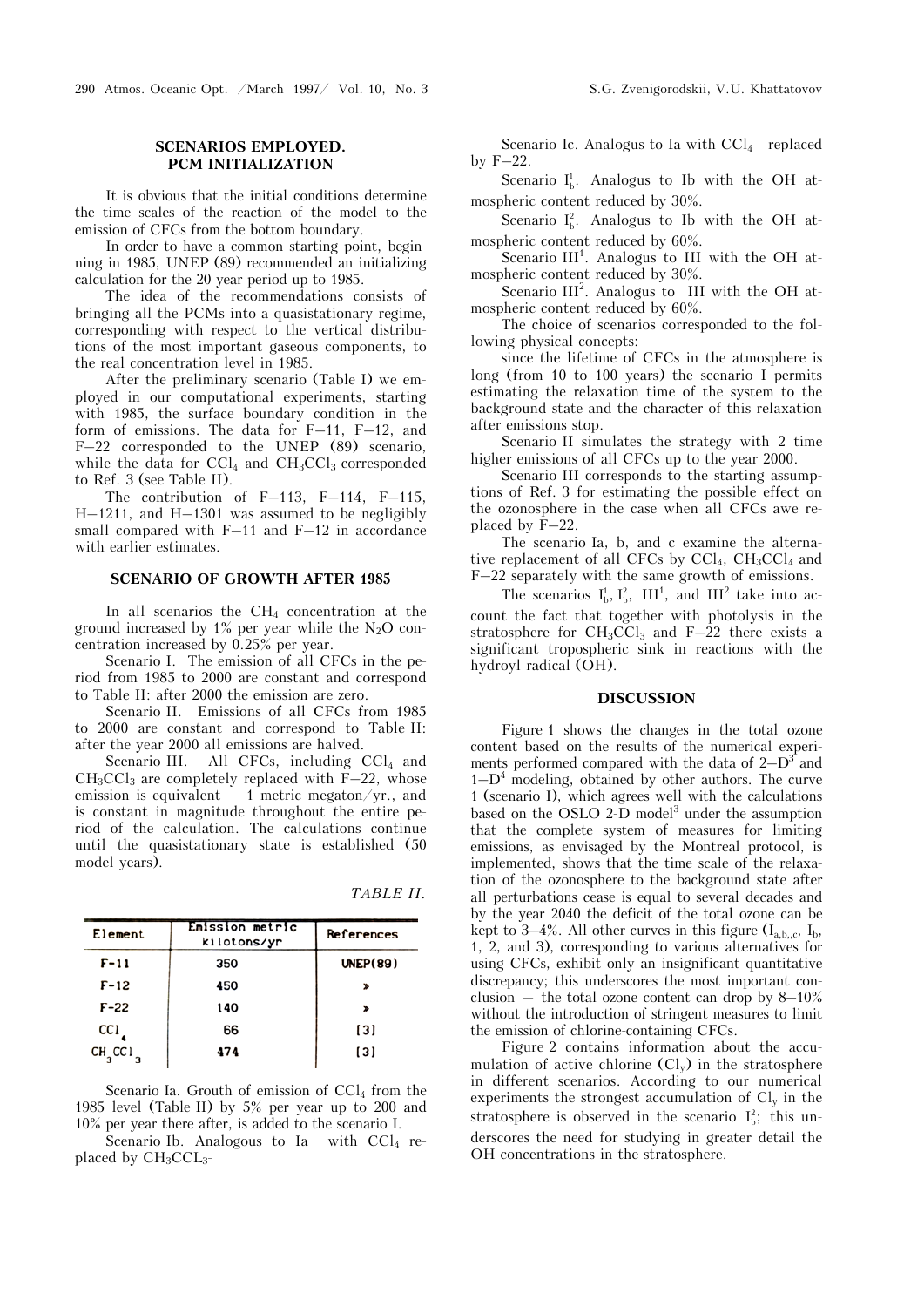

*FIG. 1. The decrease in the total ozone content (as a percent of the 1985 level) for scenarios of CFCs emission.* 1) *results of 2-D calculations*<sup>3</sup> *with complete cessation of emission of CFCs by*  1990*;* 2) *results of* 2*–D calculations*<sup>3</sup> *with existing rates of growth of use of CFCs;* 3) *results of*  1*–D calculations (high scenario);*<sup>4</sup> 4) *results of calculations based on the scenario la with* CCL4 *emission increasing by 2% per year. The remaining curves are numbered in accordance with the scenarios of CFCs emissions (see text).* 



*FIG. 2. The accumulation of active chlorine in the stratosphere based on results of numerical experiments.* 1) 2*–D results for the variant "no control";* 2) *same with restrictive measures introduced in accordance with the Montreal protocol.*

The very high content of chlorine in the stratosphere in the OSLO 2–D model for the "no control" variant is interesting.

Summarizing the results, including those presented in Fig. 1 and 2, we can draw the following conclusions.

1) Since the main sources and sinks of  $Cl_v$ (CFCs emission and washing out of HCl by precipitation) are located in the troposphere, the regime of accumulation of active chlorine at stratospheric altitudes and therefore the depletion of the ozone layer will be determined by the effective flux of chlorinecontaining components through the tropopause.

2) Currently the CFCs accumulated in the stratosphere will be sufficient for continued growth of the background level of the  $Cl_4$  content at the altitudes of the ozonosphere for several decades even after emissions of freons stop completely (curve I in Fig. 2).

3) Since the destruction of ozone occurs in catalytic cycles without consumption of molecules of active chloring and the present background level of the  $Cl<sub>v</sub>$  content in the stratosphere can be characterized as being "precritical" at moderate latitudes and "critical" at polar latitudes, any alternatives connected with chlorine-containing substitutes are very dangerous.

Figure 3 demonstrates the loss of ozone at altitudes in the range 0–60 km in the quasistationary regime with a constant flux of F–22 from the surface of 1 metric megaton/ $y$  (see the scenarios III,  $III<sup>1</sup>$ , and  $III<sup>2</sup>$ ). The curve  $III<sup>F</sup>$  corresponds to the results obtained earlier by P. Fabian et al.<sup>5</sup> on the basis of a 1–D PCM with analogous initial data.



*FIG. 3. The change in the ozone content at altitudes from* 0 *to* 60 km *with all CFCs replaced 6y F–22. The curve III*<sup>F</sup> *shows the results of the I-D modeling.*<sup>5</sup>  *The rest of the notation corresponds to the scenarios (see text).* 

We note the close qualitative and quantitative agreement between the results of Ref. 5 and our calculations (III and  $III^F$ ). The curves  $III^1$  and  $III^2$ correspond to 30 and 60% reduction of OH content. We stress that in these cases the effect with the